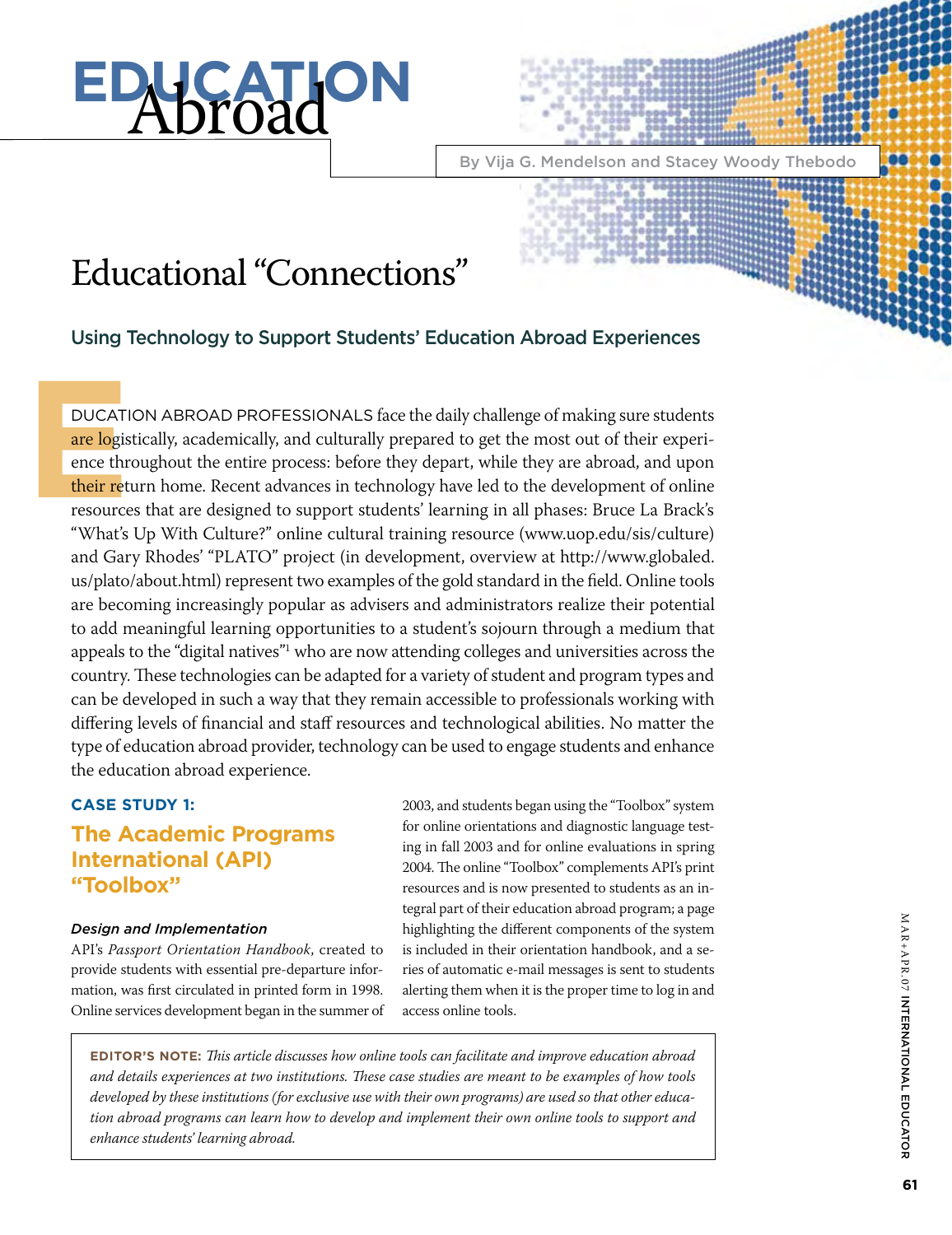#### **Components of the "Toolbox"**

The *online orientation* is divided into an introductory section and eight main sections, all designed to encourage students to think about how they can prepare for and learn from their experiences abroad. It begins with a section on "Logistical Preparation." The "Cultural Preparation" section then introduces students to the concepts of cultural adjustment, culture shock, cultural values and differences, and stereotypes through brief texts, quotes from peers who have studied abroad previously with API, interactive activities (which can be downloaded and completed), and links to external sources (e.g., results of the Pew Global Attitudes Project, surveys from *Maximizing Study Abroad*<sup>2</sup> ). The "Academic Preparation" section gives students details about what to expect in terms of class size, assessment, classroom norms, and library access and provides additional language support materials (e.g., vocabulary cards, writing portfolios). Sections on "Health & Safety" and "Your Host City & Travel" include a variety of links to other Web sites of interest. An in-country section, "Activities for Exploration,"

**No matter the type of education abroad provider, technology can be used to engage students and enhance the education abroad experience.** 

> challenges students to deepen their understanding of their host culture via experiential learning exercises. Finally, there is a reentry module with several pages focused on preparing for and processing the return home. Its main sections, "Wrapping it Up…" and "Coming Home," deal with issues such as saying a culturally appropriate goodbye, readjusting to life in the United States, and integrating new skills and perspectives into future endeavors, and also provide information on scholarships and fellowship opportunities to help students go abroad again. All online orientations incorporate photos and audio clips to add both visual and aural dynamics to the training experience. A sign-off function allows staff to see which orientation pages students have completed in order to track which resources are used most often.

*Diagnostic tests* are available to students going to Costa Rica, France, Mexico, and Spain. Students take a pre-test before going abroad to assess which areas of their language skills are open for improvement. Pretesting helps students place into the appropriate levels once abroad, because any "rustiness" is worked out of their system before the formal on-site placement test. The diagnostic post-test, completed in the final two weeks of the program, shows students how far they progressed during their term abroad. Four versions of the test are randomly assigned to students, each including multiple choice and fill-in-the-blank items testing their understanding of grammar in context. Once students submit answers, they receive a feedback page that indicates which questions were answered incorrectly. These are labeled with the communicative functions as well, so that students know which self-study activities are most appropriate for their needs.

The French and Spanish *self-study activities* are divided into three levels (beginning, intermediate, and advanced) and by communicative function. The seven communicative functions covered are describing, comparing, expressing likes and dislikes, narrating in the past, reacting and recommending, talking about the future, and hypothesizing. These skills are characterized as representative of advanced-level proficiency in the official guidelines of the American Council on the Teaching of Foreign Languages. Students attending a program in a French-speaking or Spanish-speaking country are directed to use these self-study activities to work on weak points in their proficiency prior to going abroad.

Students can complete their three post-program *evaluations* through the "Toolbox" as well, sharing their feedback and constructive criticism about the API program, academic work abroad, and their housing assignment.

#### **What Next?**

API continues to improve and expand the online orientations and language support materials in the "Toolbox," adding new information each semester. In addition, a series of more targeted "tools" to help students achieve their goals while they are abroad is underway. This project, closely allied with API's current research study, aims to enhance students' learning experiences through an honest appraisal of their objectives and a focused effort to develop their skills and knowledge.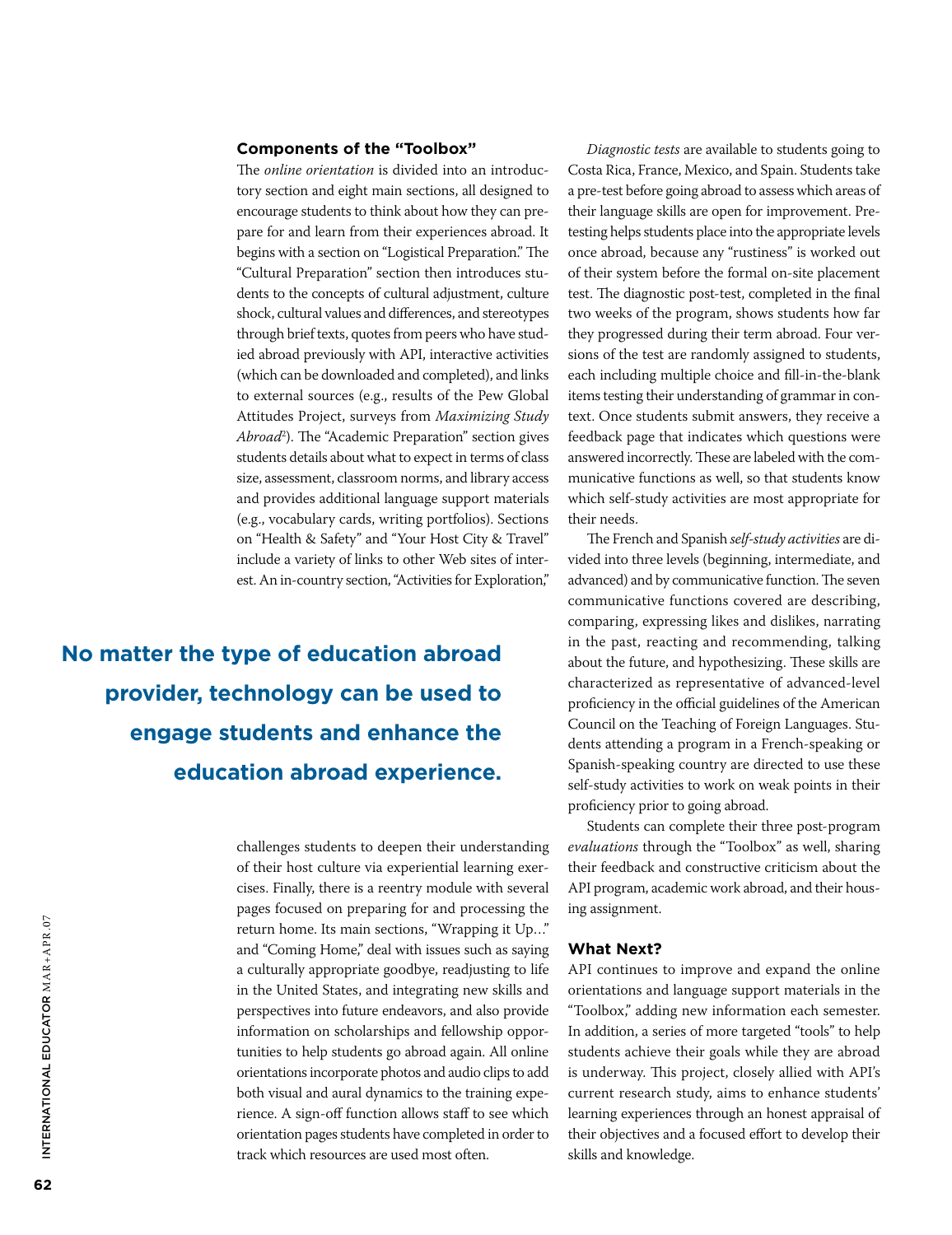

# **Case Study 2: The Middlebury Approach**

Middlebury College has the luxury and challenge of sending 60 percent of its junior class abroad each year to nearly 100 programs and universities in 40 different countries. Through the implementation of interactive online pre-departure orientations and re flective writing through blogging abroad, Middlebury has utilized technology to support the goal of having students "immerse themselves as fully as possible in the host culture through academic study as well as through direct experience." 3

## **Middlebury's Online Pre-Departure Orientation**

EVA SERRABASSA/BONOTOM STUDIO INC

a Serrabassa/ bonotom studio inc

Like API, Middlebury has incorporated interactive online pre-departure programs for students study ing on Middlebury Schools Abroad (including both Middlebury students and students from other colleges and universities who study on Middlebury programs), as well as for Middlebury students directly enrolling in universities abroad and/or attending other insti tutions' programs. For Middlebury students, online pre-departure is intended to complement in-person pre-departure meetings (not replace them); for stu dents from other institutions who participate in the college's programs, online orientation is an important component in their preparation, as advising of these students is from afar.

Middlebury's online orientations contain several components:

online readings covering logistics (e.g., passports, visas, housing, travel), cross-cultural preparation (e.g., culture shock, being an American abroad), and aca demic preparation (e.g., academic differences abroad, course registration, transfer credit);

an interactive quiz on the reading that scores onthe-spot; and

short-answer questions for students (e.g., about their academic and personal goals); answers are au tomatically e-mailed to the study abroad adviser.

When a student logs in to the orientation pro gram, a notification e-mail is automatically sent to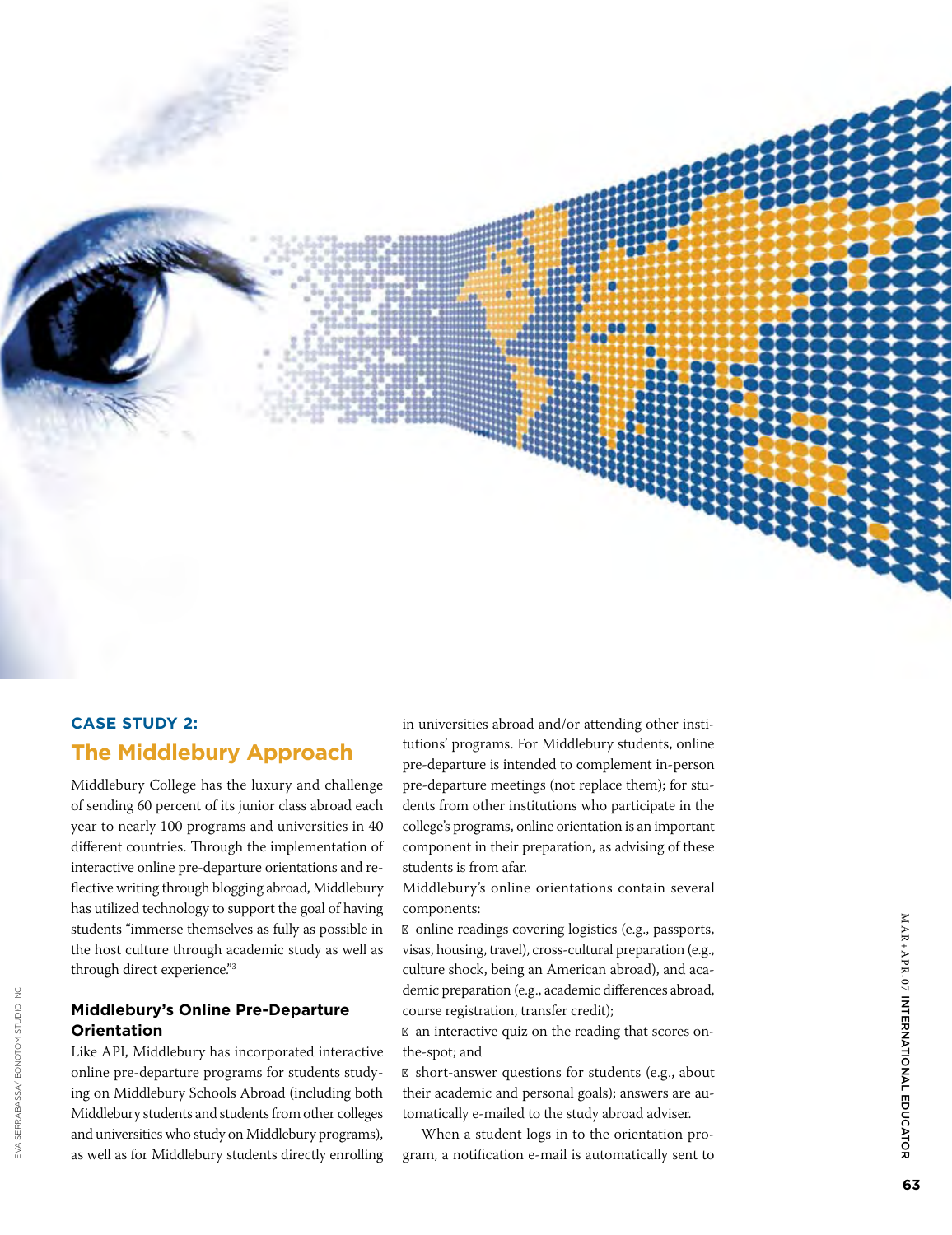# **Online Resources**

- Academic Programs International "Toolbox": http://www.academicintl.com/ toolbox (contact vija@academicintl.com for a guest login)
- "Blogging the World": http://mt.middlebury.edu/middblogs/ganley/ bloggingtheworld/ (note: you must use Mozilla/Firefox as your browser to see the links to student blogs)
- Cressey, Bill: Students write about study abroad: http://studyabroad. typepad.com/from\_the\_desk\_of\_bill\_cre/2006/06/students\_write\_.html
- Cressey, Bill: How do we get and share information? http://studyabroad. typepad.com/from\_the\_desk\_of\_bill\_cre/2006/06/how\_do\_we\_get\_a.html
- "Culture Matters" Peace Corps online workbook: http://www.peacecorps. gov/wws/publications/culture/index.cfm
- Ganley, Barbara: Blogging as a Dynamic, Transformative Medium in an American Liberal Arts Classroom: http://mt.middlebury.edu/middblogs/ ganley/bgblogging/002796.html.
- La Brack, Bruce: "What's Up With Culture?": www.uop.edu/sis/culture
- Middlebury School in Latin America Cuaderno Blog: http://mt.middlebury. edu/middblogs/hvila/cuaderno/
- Middlebury College On-Line Pre-Departure (non-Middlebury programs abroad): http://segue.middlebury.edu/index.php?action=site&site=ocst0000a-f04
- NAFSA 2006 Annual Conference Sessions: Technology & Study Abroad: Accomplishing the Mission Reflective Writing: Getting Students to Go Beyond the Journal To purchase audio recordings of conference sessions: http://www. softconference.com/060521
- Rhodes, Gary: "PLATO" project: http://www.globaled.us/plato/about.html
- Siemens, George: Connectivism: A Learning Theory for the Digital Age: www.elearnspace.org/Articles/connectivism.htm; http://www.connectivism. ca/about.html

the education abroad adviser, so student participation can be easily tracked.

Half of Middlebury's education abroad students directly enroll in institutions abroad or study on other providers' programs, all of which have varying styles and lengths of orientations on-site; therefore, advisers at the college feel an ethical responsibility to provide a comprehensive overview of what students need to know prior to departure. Education advisers at Middlebury also aim to motivate them to recognize what they do *not* know, which hopefully gives them the tools they need to do their homework prior to studying abroad. To this end, the online orientation for students who study abroad

with non-Middlebury programs is "culture-general," and the in-person meetings are presented by country/region to provide "culture-specific" preparation. The adviser incorporates the online student responses into the in-person orientation meetings in lectures and discussions, helping students to see the relevance of the online information.

Student feedback indicates that online orientations are successful, and students report the combination of online and in-person orientations facilitate their preparedness to immerse fully in their host cultures and get the most out of their education abroad experience.

#### **Blogging Abroad**

Many programs have incorporated blogging into the education abroad experience, taking advantage of it as a marketing tool as well as an educational tool. Middlebury advisers have attempted to bring students' already existing interest in the blogosphere into academe in order to deepen the education abroad experience. As such, Middlebury emphasizes reflective blogging about the education abroad experience, as opposed to online diaries for students' friends and family to follow their adventures.

Middlebury Professor Barbara Ganley has developed a groundbreaking project in conjunction with Dickinson and Haverford Colleges entitled *Blogging the World*. 4 *Blogging the World*, which incorporates individual students' blogs with a collaborative blog, is designed to address questions about how blogging can create opportunities for effective reflection on and contextualization of the education abroad experience. The very public nature of blogging has established a readership of Middlebury students' blogs from all corners of the globe. Readers comment on students' writing, ask probing questions, and stimulate discussion, all of which encourages students to reflect more deeply and think more analytically.

 The Middlebury Schools Abroad in Latin America and Spain have incorporated in-language blogging into seminars and have also found blogging to be an effective tool for reflective writing. Not only has blogging improved students' writing in Spanish (or Portuguese in Brazil), but having native speakers and people from the host countries among the readership has fostered cross-cultural learning in ways no one predicted.

Each semester increasing numbers of students are blogging and using social software and digital storytelling technology. At Middlebury, education abroad advisers and professors have seen that integrating computers, digital cameras, iPods, and other electronic devices into the academic experience encourages students to take responsibility for their learning and become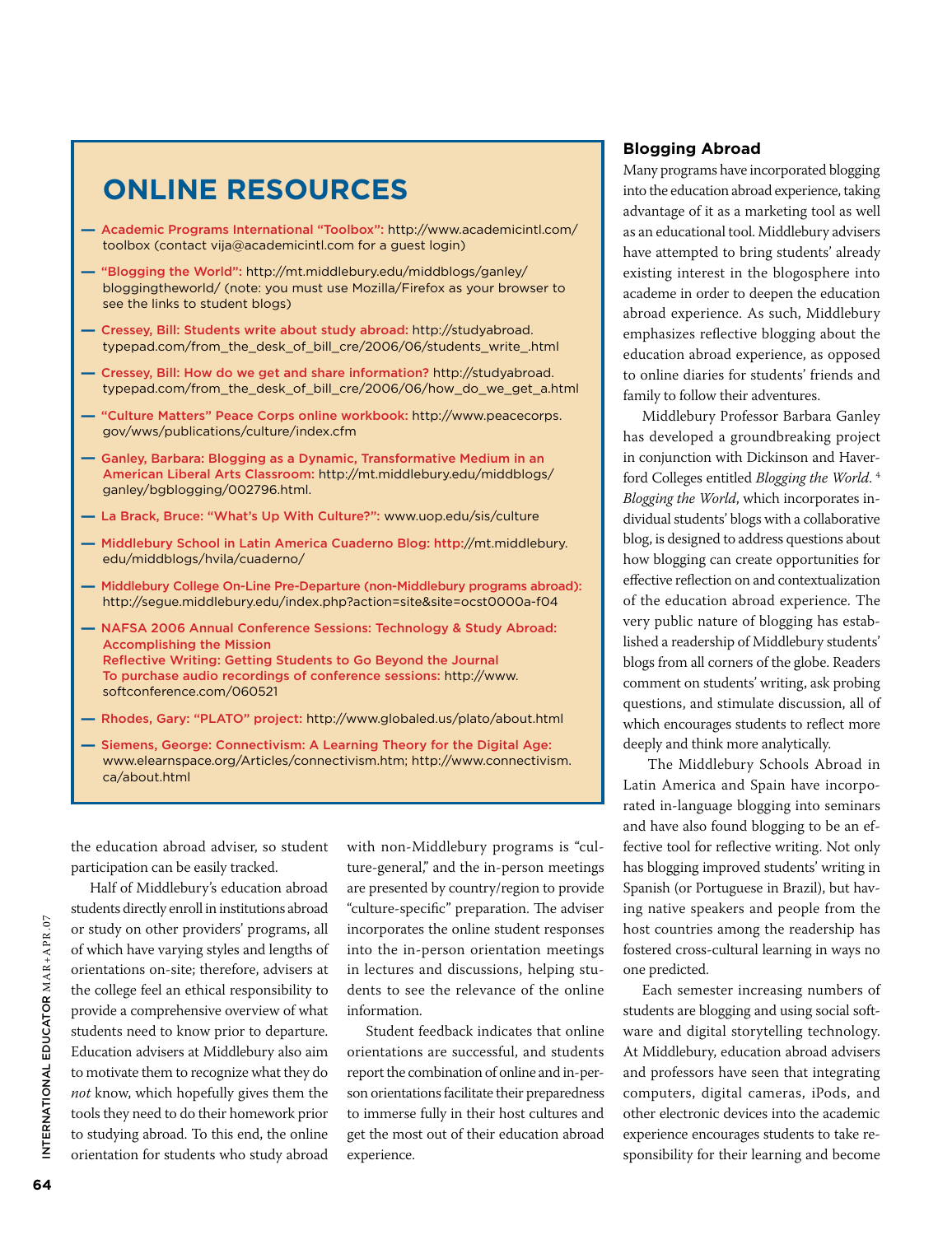

**Register by April 20 for Savings! Space is Limited.**

# **Conference Symposium May 29, 2007**

**Early Registration by April 20 – \$300**

*\$75 Off the Regular Rate of \$375!*

# **Management Development Program May 27-29, 2007**

**Early Registration by April 20 – \$750** *\$50 Off the Regular Rate of \$800!*



**Association of International Educators** 

#### Develop Your Leadership Skill Sets

Now in its sixth year, this preconference symposium will focus on leadership for advancing internationalization of campuses. The half-day symposium is designed for international education leaders who are responsible for or contribute significantly to campus internationalization, long-term strategic planning, policy formulation, and essential institutional change for success. *Leading, Shaping, and Acting to Advance Campus Internationalization* will be practical, collegial, and will speak to the needs of those who occupy leadership positions at institutions across the United States. Representative speakers will identify key issues needing the attention and action of lead international officers, including areas of institutional vision, budget allocation, faculty recognition and reward, curriculum, incentives, and institutional change strategies. Limited to 110 participants.

House Programs for Leaders

#### Hone Your Management Skills

Do you need the opportunity to develop into a better manager? The Management Development Program will aid in your pursuit of excellence. You will acquire a comprehensive, applied view of management in an international education context. The curriculum employs case studies to introduce directors and new managers to helpful frameworks and models through which their own experiences can be analyzed. Held immediately prior to the NAFSA Annual Conference, the program will focus on how you can adapt your personal management style to the people you supervise and to your institution, build interpersonal and political management skills, achieve goals through budgeting and responsible fiscal management, handle conflict, help your staff focus on quality, and manage change. Limited to 36 participants in each class (two classes available).

# **TO REGISTER AND FOR PROGRAM DETAILS www.nafsa.org/PFL6**

**Questions? Call 1.202.737.3699 ext.245 or e-mail: PFL@nafsa.org**